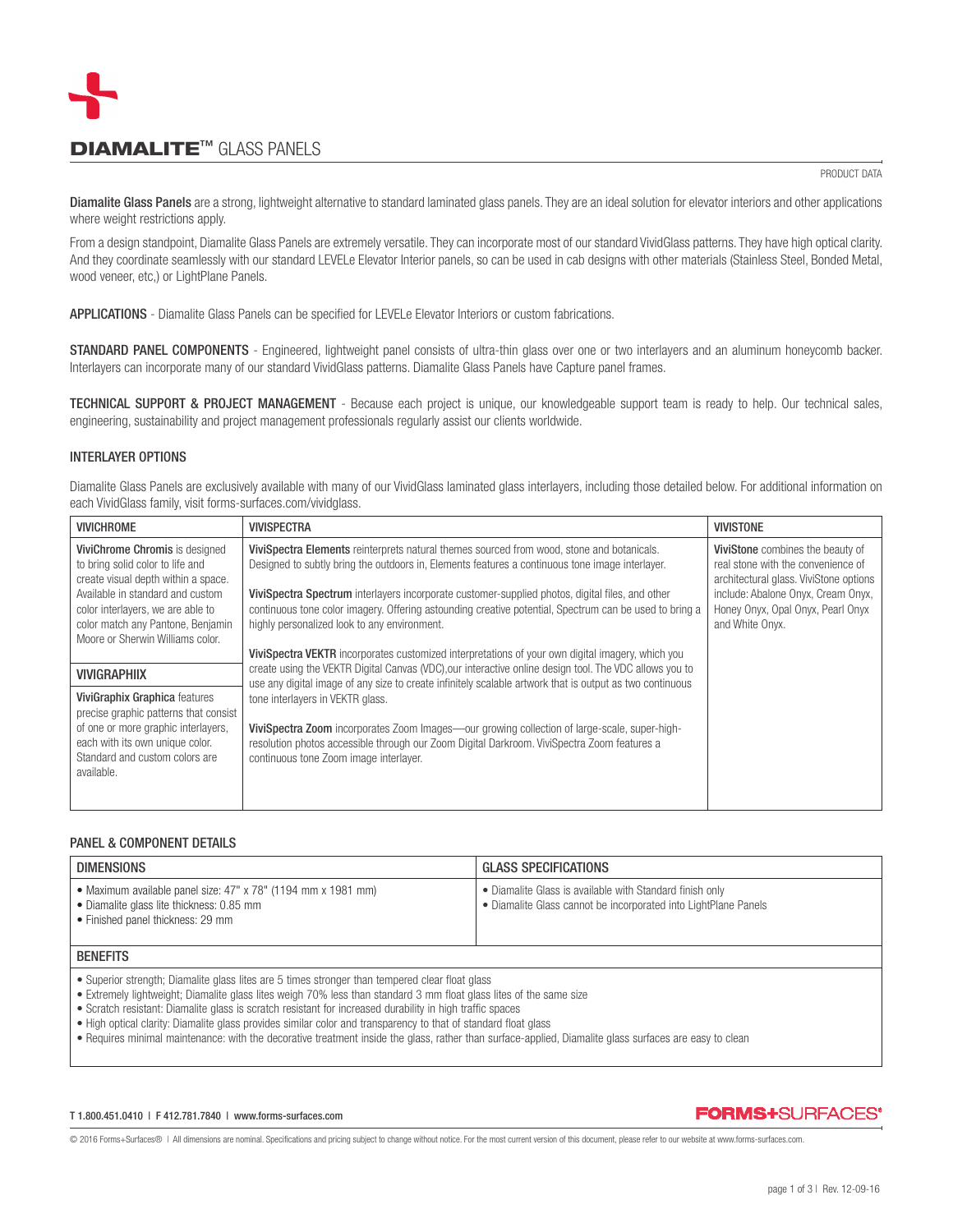

### OPTICAL CLARITY

Most of our VividGlass interlayer patterns can be incorporated into Diamalite Glass Panels, however slight visual differences can be seen. As illustrated in the images below, colors may need to modified to achieve the desired result, but the optical clarity of pattern and image interlayers appear more defined than with standard float glass.



T 1.800.451.0410 | F 412.781.7840 | www.forms-surfaces.com

© 2016 Forms+Surfaces® | All dimensions are nominal. Specifications and pricing subject to change without notice. For the most current version of this document, please refer to our website at www.forms-surfaces.com.

PRODUCT DATA